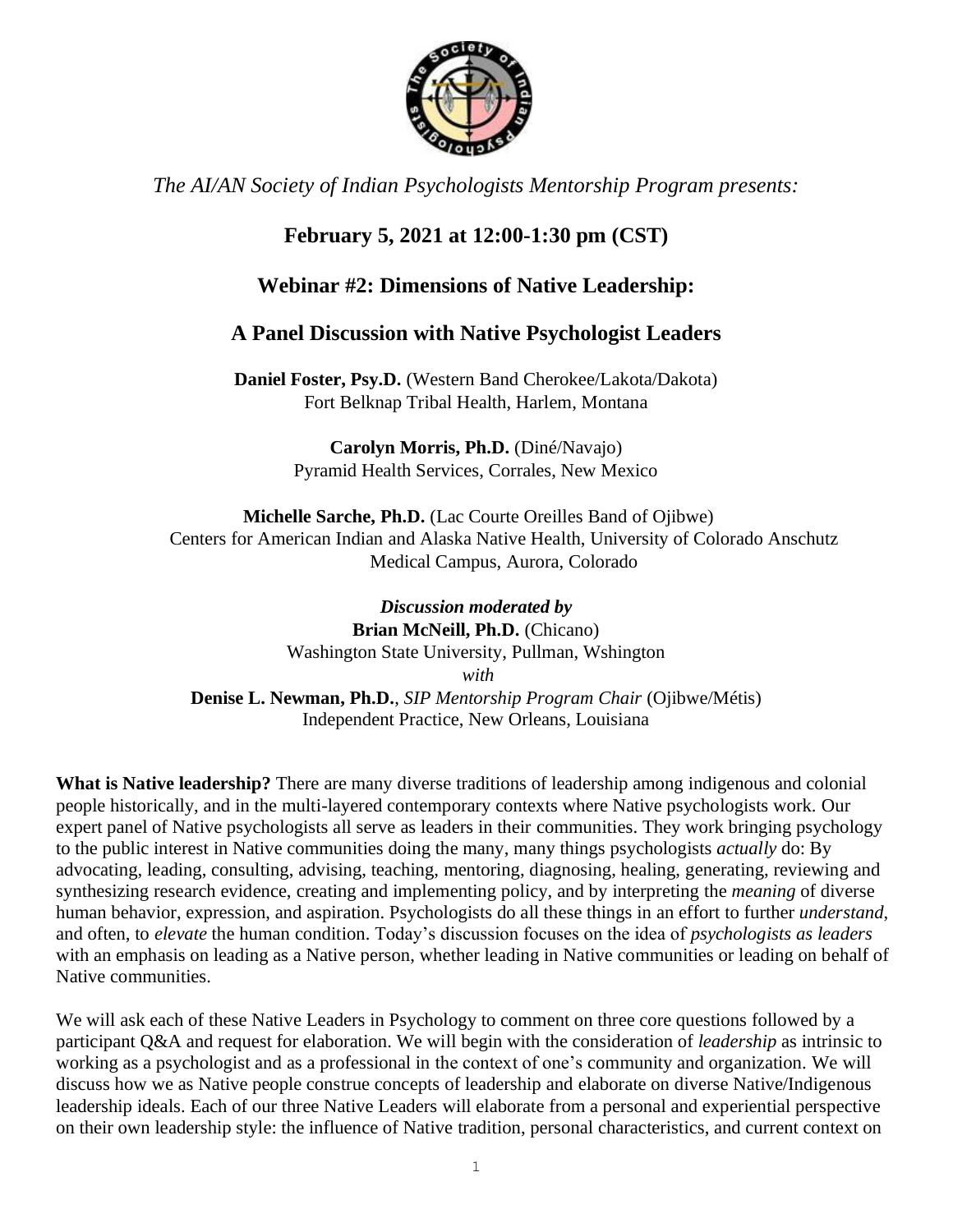meeting the challenges of leadership. They will focus their comments by considering three core questions:

- *1.* **What are your Native leadership traditions***? What does your own cultural background teach you about leadership? What makes someone a leader in the Native communities where you live and work?*
- *2.* **What kind of Native leader are you? How do** *you* **aspire to lead and how do you know if it is effective?** *Did you expect to be a leader as a Native psychologist? In what ways are Native psychologists a special case of leaders in their communities?*
- *3.* **What does your Native community need from its psychologist-leaders today?**

Our psychologist-leaders will describe how they navigate their internal values and ideals within the context of the real-world landscapes where people, politics, policies, and the urgency of a community's needs all compete for their attention. They will describe leadership challenges they face in the context of current community health, spirit, and resource crises. We will discuss the mantle of self-care and service as Native people.

### **This Webinar is Hosted by the Society of Indian Psychologists Mentorship Program Committee:**

Denise L. Newman, Ph.D., *Chair*, Alberta Arviso, Ph.D., Linda M. Forrest, Ph.D., Rebecca Crawford Foster, Ph.D., Brian McNeill, Ph.D., & Gwen Rasmussen, M.Sc.

### **For Further Information:**

Email Dr. Denise L. Newman, Chair of SIP Mentorship Program at **SIPMentorship@gmail.com**

#### **Psychology CE Offerings:**

Attendants are eligible to earn 1.5 CE units for 1.5 hour-long program. SIP Mentorship Program Mentors are eligible for no fee credits with completion of post-session evaluation form and full session attendance. Webinar program is free and open to the General Public and to Members of the SIP community with advanced registration. Fees for CEU credits Mentors (free) and Guests (\$30, payable with registration at **https://www.aiansip.org/mentorship-webinars.html**).

\*Participants must attend the entire workshop via *Zoom* with their video capabilities turned on to be eligible for CE credits. The Mentorship Committee will email the forms to all those participants eligible for CE credits (attended and paid, if applicable) as soon as the CE workshop concludes. The SIP CE coordinator, Joanna Shadlow, Ph.D. [\(Joanna-shadlow@tulsa.edu\)](mailto:Joanna-shadlow@tulsa.edu) will send out CE certificate to each participant once they receive 1) confirmation of attendance, 2) confirmation of payment (*if applicable*), and 3) participant returns a completed evaluation form.

### **Learning Objectives:**

- 1. Recognize how cultural values of Native American Indian people can be applied to models of leadership.
- 2. Describe some diverse leadership approaches working with Native communities.
- 3. Identify some Native cultural traditions in leadership as it applies to psychological training, mentorship, research, and service across diverse contexts as Native psychologists.
- 4. Consider possible applications of Native psychology leadership with respect current applications